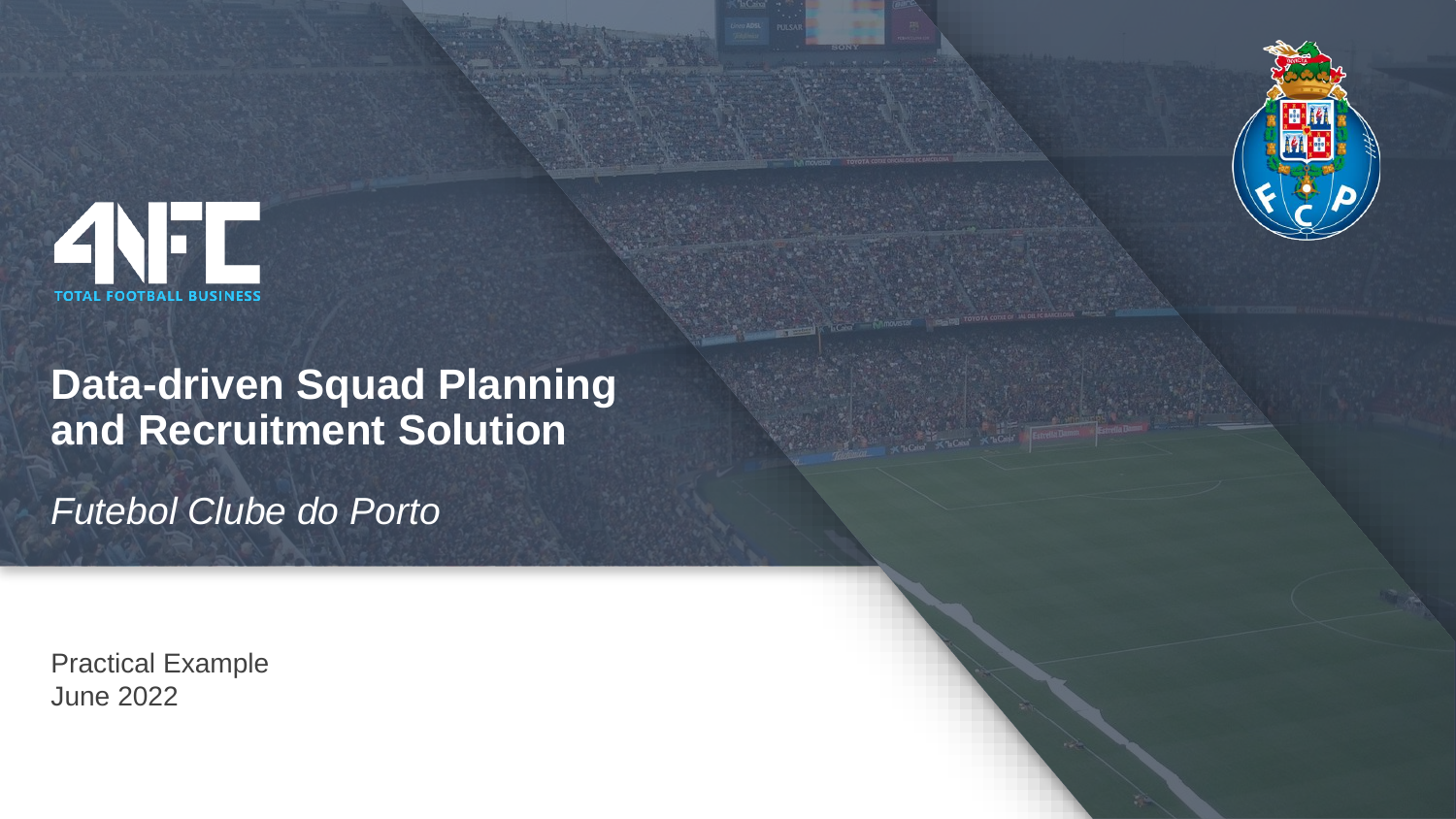### **Squad performance – Portuguese league table & standings**

**In order to facilitate an understanding of the process followed with our recruitment tool, a practical case has been developed with FC Porto, analyzing the performance of the team during the 34 league games played in 2021/22.**

**P Club Points xG xGA xGD/90 P xG xGA xGD/90**

| Performance during season 2021/22 |                       |        |      |            |         |  | Average (4 years) |      |            |                    |
|-----------------------------------|-----------------------|--------|------|------------|---------|--|-------------------|------|------------|--------------------|
| P                                 | Club                  | Points | xG   | <b>xGA</b> | xGD/90  |  | P                 | xG   | <b>xGA</b> | $x\overline{GD/g}$ |
| $\mathbf{1}$                      | Porto                 | 91     | 79.0 | 24.6       | 1.60    |  | $\mathbf 1$       | 70.9 | 26.2       | 1.32               |
| $\overline{2}$                    | Sporting CP           | 85     | 68.1 | 22.9       | 1.33    |  | $\overline{2}$    | 67.8 | 28.2       | 1.16               |
| 3                                 | <b>Benfica</b>        | 74     | 60.4 | 30.5       | 0.88    |  | 3                 | 61.3 | 32.9       | 0.84               |
| 4                                 | <b>Sporting Braga</b> | 65     | 51.3 | 36.2       | 0.44    |  | 4                 | 53.4 | 36.3       | 0.50               |
| 5                                 | <b>Gil Vicente</b>    | 51     | 48.8 | 48.7       | 0.00    |  | 5                 | 50.2 | 40.0       | 0.30               |
| 6                                 | Vitória Guimarães     | 48     | 53.4 | 47.9       | 0.16    |  | 6                 | 48.0 | 43.7       | 0.13               |
| $\overline{7}$                    | Santa Clara           | 40     | 40.0 | 43.3       | $-0.10$ |  | 7                 | 41.4 | 41.9       | $-0.02$            |
| 8                                 | Famalicão             | 39     | 44.9 | 45.0       | 0.00    |  | 8                 | 40.6 | 45.1       | $-0.13$            |
| 9                                 | Estoril               | 39     | 37.7 | 52.1       | $-0.42$ |  | 9                 | 41.2 | 47.0       | $-0.17$            |
| 10 <sup>1</sup>                   | Marítimo              | 38     | 36.8 | 54.4       | $-0.52$ |  | 10                | 40.0 | 46.8       | $-0.20$            |
| 11                                | <b>Boavista</b>       | 38     | 36.2 | 46.2       | $-0.29$ |  | 11                | 35.5 | 43.4       | $-0.23$            |
| 12                                | Portimonense          | 38     | 37.2 | 52.6       | $-0.45$ |  | 12                | 37.2 | 46.4       | $-0.27$            |
| 13                                | Paços de Ferreira     | 38     | 37.0 | 56.0       | -0.56   |  | 13                | 35.6 | 48.8       | $-0.39$            |
| 14                                | Vizela                | 33     | 44.1 | 51.4       | $-0.22$ |  | 14                | 36.7 | 51.4       | $-0.43$            |
| 15                                | Arouca                | 31     | 39.2 | 49.9       | $-0.32$ |  | 15                | 35.4 | 52.4       | $-0.50$            |
| 16                                | Moreirense            | 29     | 38.8 | 44.7       | $-0.17$ |  | 16                | 35.1 | 54.2       | $-0.56$            |
| 17                                | Tondela               | 28     | 35.0 | 60.2       | $-0.74$ |  | 17                | 32.2 | 52.8       | $-0.61$            |
|                                   | $18$ Belenenses       | 26     | 29.5 | 50.8       | $-0.63$ |  | 18                | 31.9 | 57.0       | $-0.74$            |

Practical Example

- FC Porto had the largest number of accumulated expected goals (xG), and the second lowest accumulated number of expected goals against (xGA), only below Sporting.
- In comparison to the Portuguese league average of the last four years, Porto performed better, both offensively and defensively, than the average level required to win the league.
- With regards to the rest of the clubs in the league, Moreirense, and Vizela performed at a much better level than the results show, which might indicate the presence of interesting players that bring value defensively (Moreirense) and offensively (Vizela).
- On the contrary, Marítimo and Estoril should have been quite lower in the table, which might indicate overperformance, hence a a word of caution when scouting at these clubs.



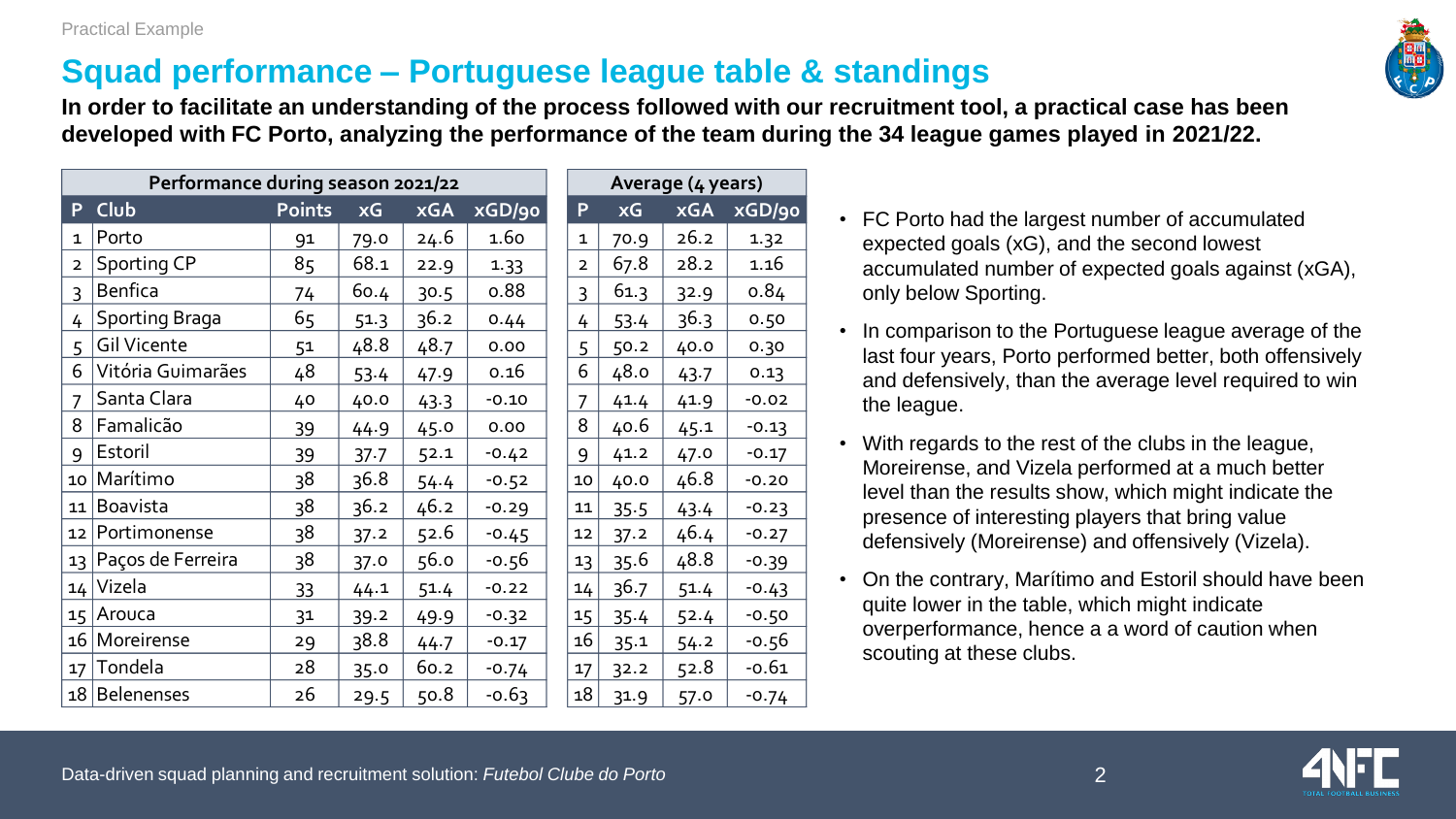## **Squad performance – Comparative analysis per position**



**As a second step, prior to deciding which players to replace or remove from the starting eleven for new signings, the individual performance of the players with the highest number of minutes played in 2021/22 would be analyzed.**



- In order to compare between players in the squad, a calculation of the relative **offensive & defensive contribution (final score)** has been made, comparing them to the performance of all the players in the Portuguese league that played in the same position during that season.
- The result shows that all Porto players are above the average of the league in each position (higher final score than 0), with Vitinha being the one with the largest difference in the team, and Diogo Costa the one with the least difference.

| 50                                                                                                                                                                                                                     | 25 <sub>1</sub>               | Number | Position                        | Player       | <b>Offensive Contribution</b> | <b>Goals Saved</b> |     | <b>Final Score Market Value</b> |  |
|------------------------------------------------------------------------------------------------------------------------------------------------------------------------------------------------------------------------|-------------------------------|--------|---------------------------------|--------------|-------------------------------|--------------------|-----|---------------------------------|--|
|                                                                                                                                                                                                                        |                               | 20     | <b>Central Midfielder</b>       | Vitinha      | 0.24                          |                    | 3.2 | 30,000,000                      |  |
|                                                                                                                                                                                                                        | 20<br>$\bf{8}$<br>23          | 8      | Defensive Midfielder   M. Uribe |              | 0.14                          |                    | 3.0 | 16,000,000                      |  |
|                                                                                                                                                                                                                        |                               | 23     | Right Back                      | João Mário   | 0.16                          |                    | 2.7 | 15,000,000                      |  |
|                                                                                                                                                                                                                        |                               | 12     | Left Back                       | Z. Sanusi    | 0.15                          |                    | 2.6 | 10,000,000                      |  |
|                                                                                                                                                                                                                        |                               |        | Centre Back                     | Pepe         | 0.06                          |                    | 2.0 | 1,000,000                       |  |
| $\left(12\right)$                                                                                                                                                                                                      |                               | 19     | Centre Back                     | C. Mbemba    | 0.06                          |                    | 2.0 | 17,000,000                      |  |
|                                                                                                                                                                                                                        | 19<br>$\overline{\mathbf{3}}$ | 9      | Centre Forward                  | M. Taremi    | 0.79                          |                    | 1.3 | 20,000,000                      |  |
|                                                                                                                                                                                                                        |                               | 30     | Centre Forward                  | Evanilson    | 0.62                          |                    | 0.7 | 22,000,000                      |  |
|                                                                                                                                                                                                                        |                               | 50     | Attacking Midfielder            | Fábio Vieira | 0.51                          |                    | 0.6 | 25,000,000                      |  |
|                                                                                                                                                                                                                        |                               | 25     | <b>Right Winger</b>             | Otávio       | 0.37                          |                    | 0.5 | 30,000,000                      |  |
|                                                                                                                                                                                                                        | 14                            | 14     | Goalkeeper                      | Diogo Costa  |                               | 0.03               | 0.2 | 25,000,000                      |  |
|                                                                                                                                                                                                                        |                               |        |                                 |              |                               |                    |     |                                 |  |
| (*) Offensive contribution = expected assists & expected goals<br>$(**)$ Goals saved = expected goals against – goals against<br>Offensive & defensive contribution relative to players in Bwin league in the position |                               |        |                                 |              |                               |                    |     |                                 |  |